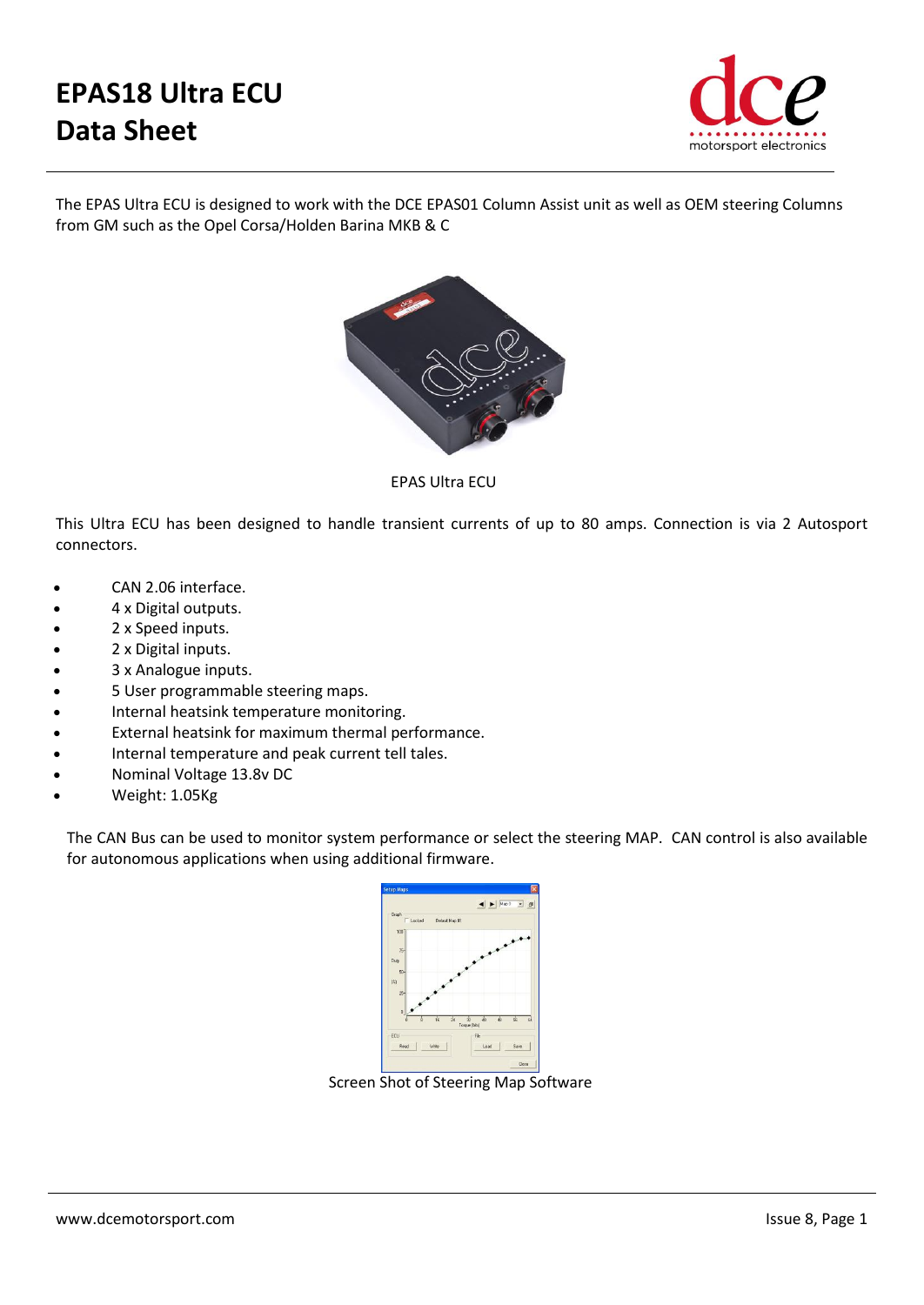

| <b>ECU Connector: AS016-08PN</b> |                     | <b>Mating Connector: AS616-08SN</b> |        |
|----------------------------------|---------------------|-------------------------------------|--------|
| Pin No.                          | <b>Description</b>  | <b>Function</b>                     | I/O    |
| A                                | Battery +12v        | +12v from Battery via 80 amp Fuse*  | Input  |
| B                                | Battery +12v        | +12v from Battery Via 80 Amp Fuse*  | Input  |
| C                                | Ground              | <b>Battery Negative</b>             | Input  |
| D                                | Ground              | <b>Battery Negative</b>             | Input  |
| E                                | Motor $+12v$        | Power To EPAS Motor                 | Output |
| F                                | Motor $+12v$        | Power To EPAS Motor                 | Output |
| G                                | Motor 0y            | Power To EPAS Motor                 | Output |
| H                                | Motor <sub>Ov</sub> | Power To EPAS Motor                 | Output |

## **High Power Connector**

\* Pins A and B share the same fuse.

## **Signal Connector**

| <b>ECU Connector: AS014-35PN</b> |                                   | Mating Connector: AS614-35SN           |        |
|----------------------------------|-----------------------------------|----------------------------------------|--------|
| Pin No.                          | <b>Description</b>                | <b>Function</b>                        | I/O    |
| $\mathbf{1}$                     | $+12v$                            | Switched +12v rated at 1 amp           | Input  |
| $\overline{2}$                   | Ground                            | <b>Battery Negative</b>                | Input  |
| 3                                | <b>Steering Angle</b>             | 0-5v from Steering Angle Sensor        | Input  |
| $4 - 13$                         | Not Used                          |                                        |        |
| 14                               | Sensor Ov                         | Ov for MAP Switch and Steering Sensor  | Output |
| 15                               | Sensor +5y                        | +5v for MAP Switch and Steering Sensor | Output |
| 16                               | Tx                                | RS232 Tx to Com Port                   | Output |
| 17                               | <b>Rx</b>                         | RS232 Rx from Com Port                 | Input  |
| 18                               | 0v                                | Ov to Com Port                         | Output |
| 19                               | CAN1 Hi (Internally linked to 29) | CAN Hi In                              |        |

…/…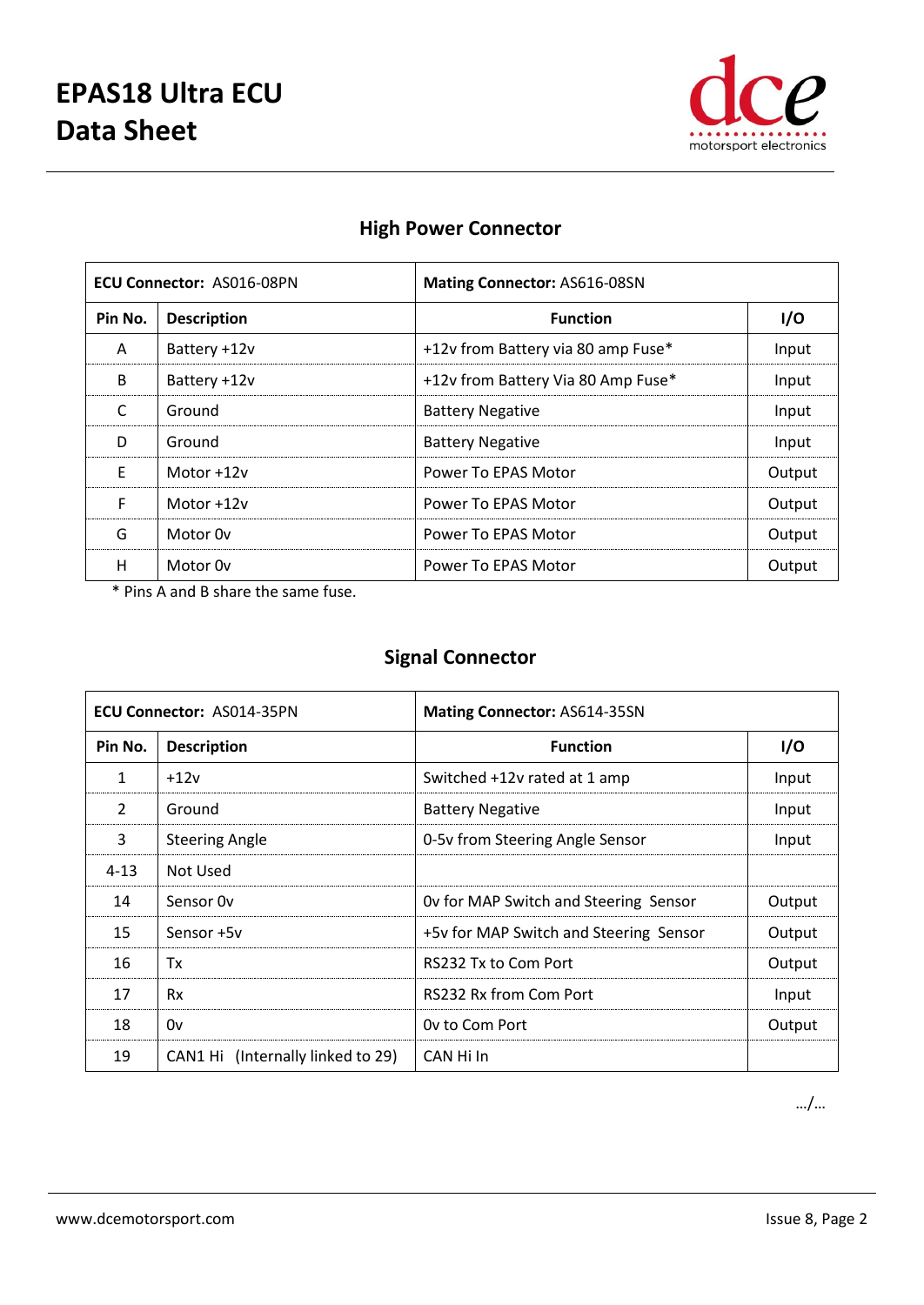

## …. continued

| <b>ECU Connector: AS014-35PN</b> |                                   | Mating Connector: AS614-35SN         |        |
|----------------------------------|-----------------------------------|--------------------------------------|--------|
| Pin No.                          | <b>Description</b>                | <b>Function</b>                      | I/O    |
| 20                               | CAN1 Lo (Internally linked to 30) | CAN Lo In                            |        |
| 21                               | Not Used                          |                                      |        |
| 22                               | Not Used                          |                                      |        |
| 23                               | Torque $-$ A                      | <b>Torque Sensor Signal A</b>        | Input  |
| 24                               | Torque $- B$                      | <b>Torque Sensor Signal B</b>        | Input  |
| 25                               | Torque 0v                         | Ov for Torque Sensor                 | Output |
| 26                               | Torque +5v                        | +5v for Torque Sensor                | Output |
| 27                               | Fault Lamp                        | Switched Ground to Fault Lamp        | Output |
| 28                               | Switch Sig                        | <b>Steering Map Selection Signal</b> | Input  |
| 29                               | CAN1 Hi (Internally linked to 19) | CAN 1 Out                            |        |
| 30                               | CAN1 Lo (Internally linked to 20) | CAN1 Out                             |        |
| 31-37                            | Not Used                          |                                      |        |